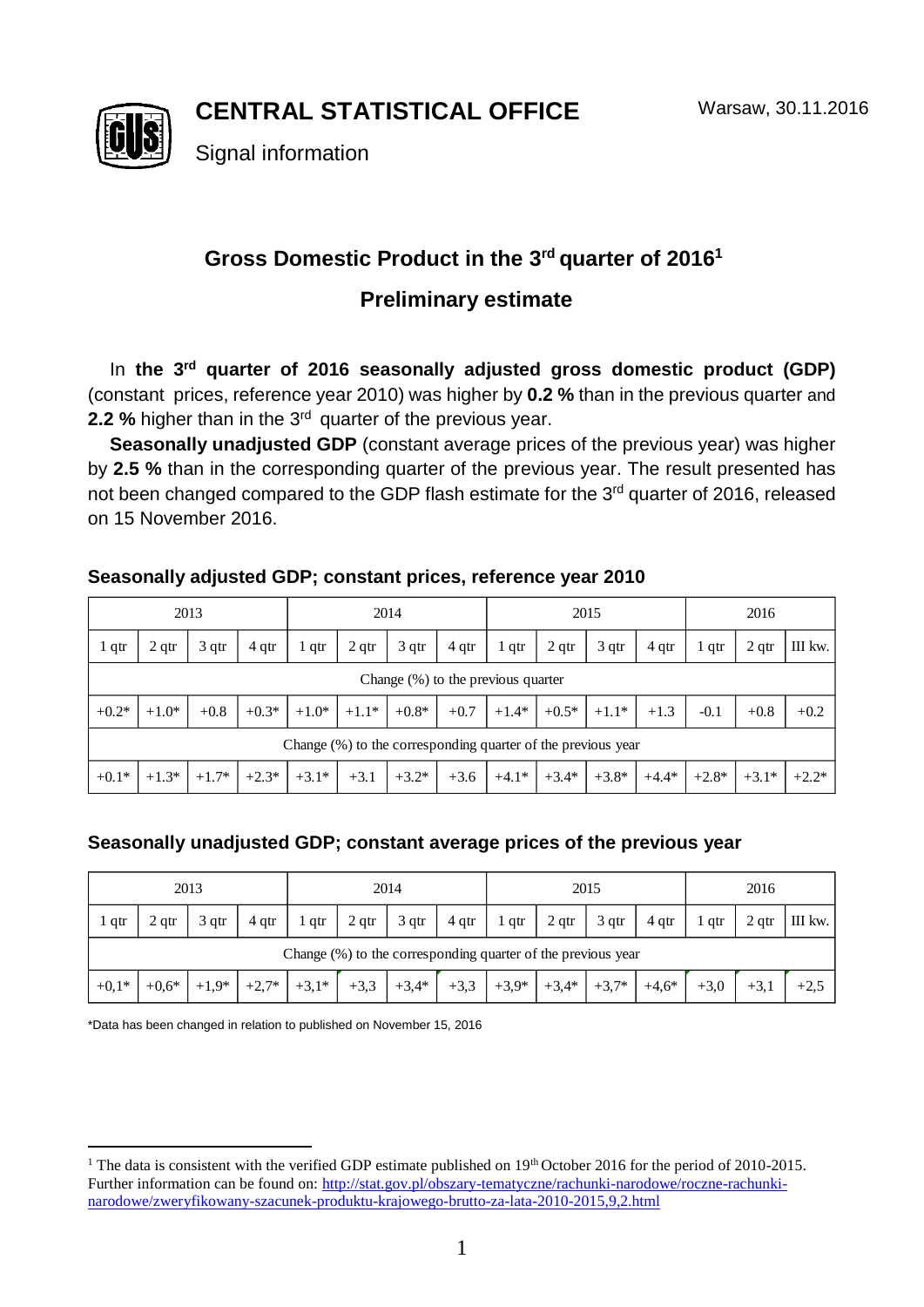In the 3<sup>rd</sup> quarter of 2016 the growth of domestic uses was 2.9 % year-on-year comparison and it was higher than in the 2<sup>nd</sup> quarter of 2016 (2.2 %). It resulted from the significant increase in final consumption expenditure which was 4.1 % (against 3.4 % in the  $2^{nd}$  quarter of 2016) and, smaller than in the 2<sup>nd</sup> quarter, the decrease in gross capital formation by 1.7 % (the decrease in the 2<sup>nd</sup> quarter of 2016 was 2.8 %). The consumption expenditure in the households sector rose by 3.9 % than a year earlier and was higher than in the 2<sup>nd</sup> quarter of 2016 (3.3 %). The drop of gross capital formation in the 3<sup>rd</sup> quarter of 2016 resulted from the significant decrease in gross fixed capital formation by 7.7 %. On the whole, the influence of domestic uses on economic growth was +2.8 percentage points (against 2.1 percentage points in the 2<sup>nd</sup> quarter of 2016). It was made by the positive contribution of final consumption expenditure which was +3.1 percentage points (against  $+2.6$  percentage points in the  $2<sup>nd</sup>$  quarter of 2016), of which the impact of the consumption expenditure in households sector +2.3 percentage points and public consumption expenditure +0.8 percentage points (+1.9 and +0.7 percentage points in 2<sup>nd</sup> quarter of 2016 respectively). In the 3<sup>rd</sup> quarter of 2016 the negative impact of gross fixed capital formation deepened (-1.4 percentage points) against -0.9 percentage points in the  $2<sup>nd</sup>$  quarter of 2016 that, despite the positive effect of changes in inventories (+1.1 percentage points), resulted with the negative influence of gross capital formation on economic growth and was -0.3 percentage points (against -0.5 percentage points in 2<sup>nd</sup> quarter of 2016). The balance of exports and imports had a negative effect on GDP growth (-0.3 against +1.0 percentage points in 2<sup>nd</sup> quarter of 2016).



#### *Seasonally adjusted GDP (previous quarter = 100, constant prices, reference year 2010)*

In the third quarter of 2016 compared with the previous quarter **seasonally adjusted GDP** was 0.2 % higher.

**Gross value added** in **national economy** in the third quarter of 2016 was 0.5 % higher.

**Gross value added** in **industry** in the third quarter of 2016 was 0.8 % higher.

**Gross value added** in **construction** in the third quarter of 2016 was 4.6 % lower.

**Gross value added** in **trade and repair** was 1.1 % higher**, gross value added** in **transportation and storage** was 0.7 % lower and in **financial and insurance activities** was 4.3 % higher.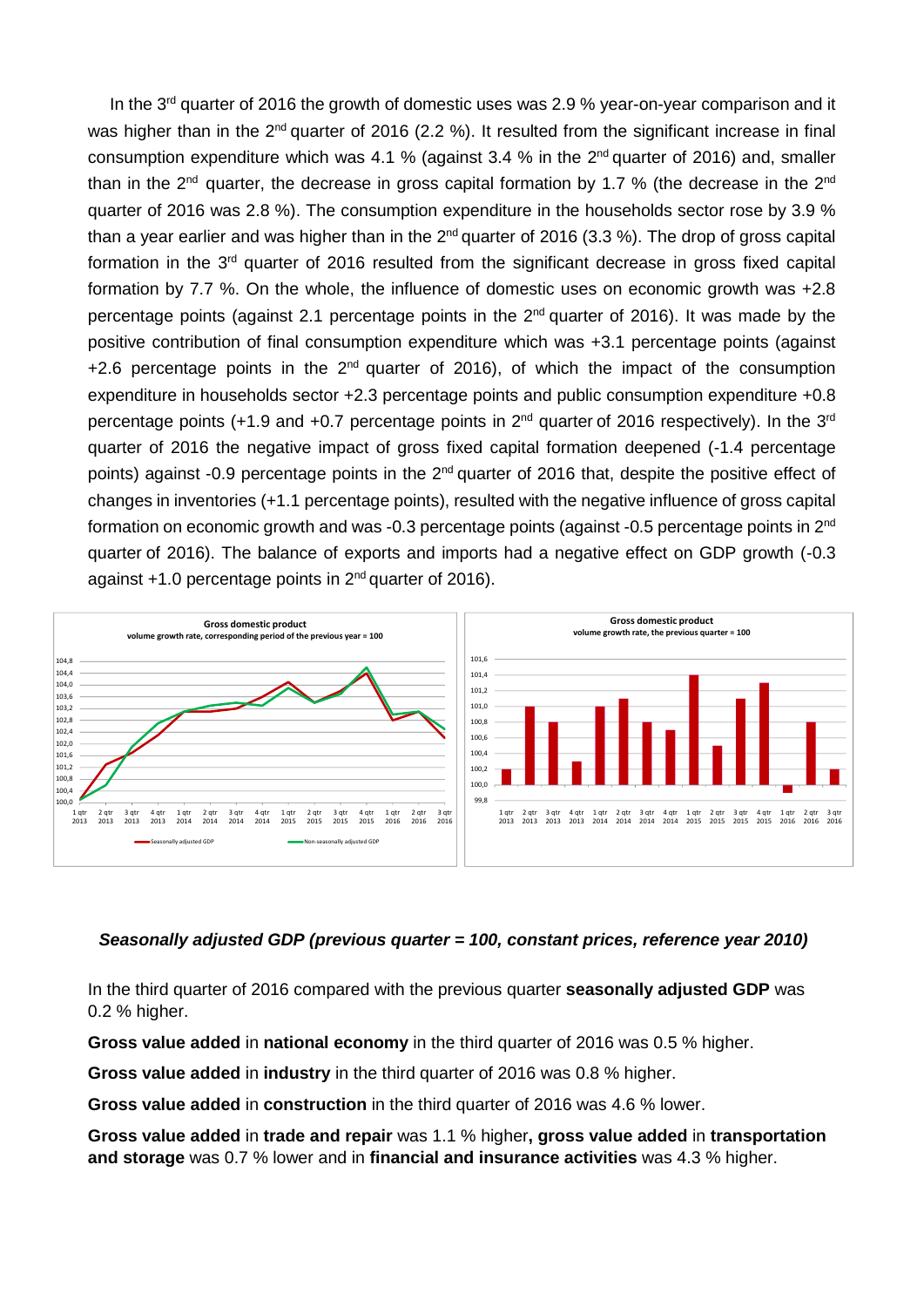**Gross value added** in **public administration and defense, compulsory social security, education, human health and social work activities** altogether in the third quarter of 2016 was 0.5 % higher.

**Domestic uses** in the third quarter of 2016 were 1.6 % higher.

**Total consumption expenditure** was 1.2 % higher**,** of which **consumption expenditure in the households sector** in the third quarter of 2016 increased by 1.4 %.

**Gross capital formation** in the third quarter of 2016 was 0.2 % higher.

**Gross fixed capital formation** in the third quarter of 2016 decreased by 2.4 %.

*Tables 1 and 2 present indices in constant prices with reference to the year 2010 for GDP time series and its main aggregates for seasonally unadjusted data, seasonally adjusted data as well as trend. Table 1 presents indices on the previous quarter and table 2 presents indices on the corresponding quarter of the previous year.* 

#### *Seasonally unadjusted GDP (constant average prices of the previous year)*

According to the preliminary estimate **gross domestic product (GDP)** in the third quarter of 2016 was 2.5 % higher than in the corresponding quarter of the previous year.



**GDP volume growth rate** (**corresponding period of the previous year = 100, constant prices of the previous year**)

**Gross value added** in **national economy** in the third quarter of 2016 was 2.4 % higher than in the corresponding quarter of 2015.

**Gross value added** in **industry** was 3.6 % higher than in the corresponding quarter of 2015, while in **construction** was 16.5 % lower respectively.